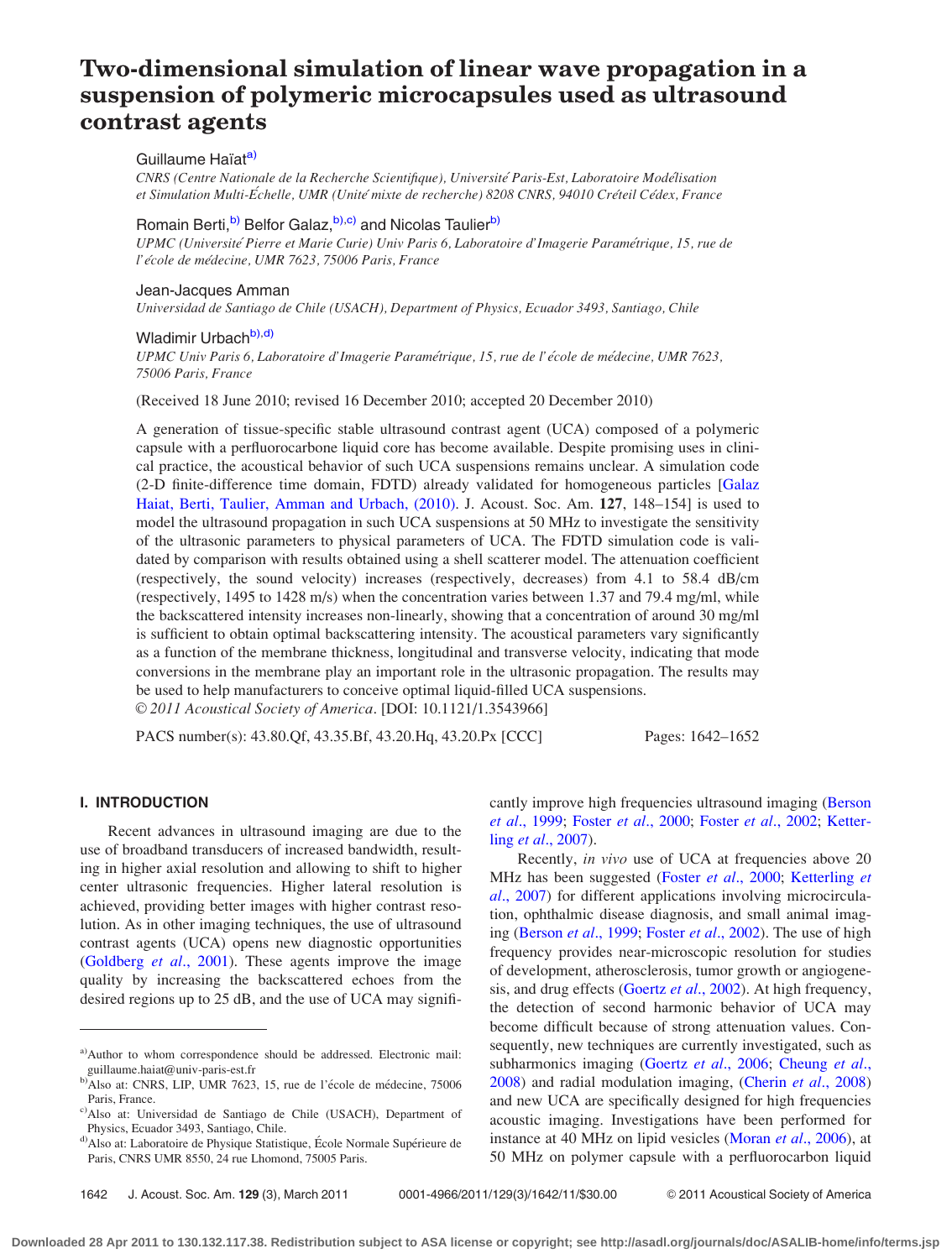core (Pisani et al[., 2006](#page-10-0)), and in the range of 15 to 50 MHz on liquid perfluorocarbon emulsion [\(Couture](#page-9-0) et al., 2006). Some of these new UCA have been functionalized to specifi-cally target receptors [\(Diaz-Lopez](#page-9-0) et al., 2009). In doing so, their concentration can be locally increased which in turn enhances the UCA response to ultrasound [\(Hughes](#page-10-0) et al., [2005\)](#page-10-0). It has also been shown that non-functionnalized UCA can aggregate or coalescence at a cancer tumor site [\(Rapo](#page-10-0)port et al[., 2007](#page-10-0)).

To pass through the lung capillaries and enter into the systemic circulation, microbubbles as a vascular contrast agent should be less than 10  $\mu$ m in diameter [\(Keller](#page-10-0) *et al.*, [1987\)](#page-10-0). Stability and persistence are the major concerns for such small microbubbles. Most vascular contrast agents are stabilized against dissolution and coalescence by the presence of additional materials such as polymeric proteins at the gas–liquid interface. In some cases, the material at the UCA outer interface is an elastic shell that enhances the microparticle stability. In other cases, the material is a lipid or a combination of two or more lipids. Moreover, newer agents use perfluorocarbon gases instead of air because of their low solubility in blood and high vapor pressure ([Diaz-](#page-9-0)Lopez et al[., 2010](#page-9-0)). Thanks to this substitution, the stability and longevity of the agents have been markedly improved after intra-venous injection, usually lasting more than 5 min.

New clinical possibilities arise from tissue-specific ultrasound contrast agents, taken up by specific tissues, such as the reticuloendothelial system ([Forsberg](#page-9-0) et al., 1999). Some specific UCA may also adhere to specific sites such as venous thrombosis (Lanza et al[., 1996\)](#page-10-0). These effects may require several minutes to several hours to reach maximum the effectiveness. For that reason, a new generation of stable contrast agents designed for therapeutic applications such as drug delivery or gene transfer has become available ([Couture](#page-9-0) et al[., 2006;](#page-9-0) Pisani et al[., 2006\)](#page-10-0). They are composed of a poly(lactic-co-glycolic acid) (PLGA) polymeric capsule with a liquid perfluorooctylbromide (PFOB) core.

Despite promising uses of UCA in clinical practice, the acoustical behavior of UCA suspensions still remains unclear, owing to the complexity of the involved modeling. This is unfortunate as the understanding of ultrasound propagation in UCA solutions is of great importance in the design and optimization of UCA for clinical use. To describe the interaction between a single isolated UCA particle and an ultrasonic wave, two different models based on (i) the Rayleigh-Plesset equation [\(Church, 1995](#page-9-0); Allen et al[., 2002\)](#page-9-0) and (ii) scattering phenomena have been derived in the literature. The Rayleigh-Plesset equation is based on dynamics of the motion of the bubble using the Navier-Stokes equations and is well adapted to the case of air-filled particle as large deformations of the particle radius may be taken into account. Scattering approaches are based on the computation of the scattering cross-section of each independent particle ([de Jong](#page-9-0) *et al.*, 1992) and some of them allow the calculation of the acoustic radiation pressure on a coated particle ([Hase](#page-10-0)gawa et al[., 1993\)](#page-10-0). Such approaches assume low strain regime and the radius of the particle may only undergo variations of the first order. Scattering approaches are likely to be adapted to the case of liquid-filled particles treated herein because the fluid compressibility is much lower than that of gas, leading to lower deformation of the particle impacted by an ultrasonic wave. Moreover, discrepancies between measurements and predictions from single microbubble theories have been continuously observed, and multiple scattering phenomena have been evoked [\(Stride and](#page-10-0) [Saffari, 2005](#page-10-0)) to explain these differences.

In a recent study by our group, a finite-difference time domain (FDTD) numerical simulation tool was applied to a suspension of elastic circular particles and validated around 50 MHz by comparison with an analytical model as well as experimentally (Galaz et al[., 2010\)](#page-9-0). A potential advantage of a numerical approach is its ability to solve complex problems that may become rapidly intractable when following purely analytical approaches. Working in the time domain is interesting because (i) it allows a better comparison with the experimental signals which are obtained directly in the time domain and (ii) the ultrasonic velocities measured in the time domain using marker (such as the first zero crossing velocity) have been shown to be adapted for velocity measure-ments in a dispersive media such as bone (Haiat et al[., 2005;](#page-10-0) Haiat et al[., 2006](#page-10-0)). Another advantage of time domain numerical approaches over multiple scattering theories, which have been developed for both homogeneous [\(Waterman and](#page-10-0) [Truell, 1961](#page-10-0)) and coated particles [\(Yang and Mal, 1994;](#page-10-0) [Stride and Saffari, 2005\)](#page-10-0), is that it allows simulating radio frequency (rf) signals directly in the time domain, avoiding reconstructions from the frequency domain ([Insana](#page-10-0) et al., [1990;](#page-10-0) [Doyle, 2006](#page-9-0)). However, time domain numerical simulation tools have not been applied to model ultrasound propagation in UCA suspensions.

The aim of this study is to examine the problem of wave propagation at high frequency (50 MHz) in liquid-filled UCA suspensions using two-dimensional finite-difference time domain (2-D FDTD) numerical simulation tools. The main advantage of our numerical method is to deal with large population of UCA particles, allowing to simulate multiple scattering effects which have been shown to occur in such medium [\(Mobley](#page-10-0) et al., 1999; [Stride and Saffari, 2005;](#page-10-0) [Chen and Zhu, 2006](#page-9-0)). We aim at estimating the physical determinants of the ultrasonic response of a UCA solution and the sensitivity of the ultrasonic parameters to the physical properties of the UCA suspension.

#### II. MATERIALS AND METHODS

### A. Two-dimensional (2-D) numerical modeling

The method employed to perform the numerical simulation of wave propagation is similar to the one described in Galaz *et al.* (2010) and is briefly recalled in what follows. 2-D numerical simulations of ultrasonic wave propagation through identical randomly distributed microparticles solutions are performed using SIMSONIC, a FDTD simulation software developed by the Laboratoire d'Imagerie Paramétrique (Bossy et al[., 2004;](#page-9-0) Bossy et al[., 2005](#page-9-0); Haiat et al[., 2007;](#page-10-0) Haiat et al[., 2008](#page-10-0)). Briefly, it uses an algorithm based on the spatial and temporal discretization of the two following firstorder equations describing a 2-D linear elastic wave propagation (Bossy et al[., 2004\)](#page-9-0).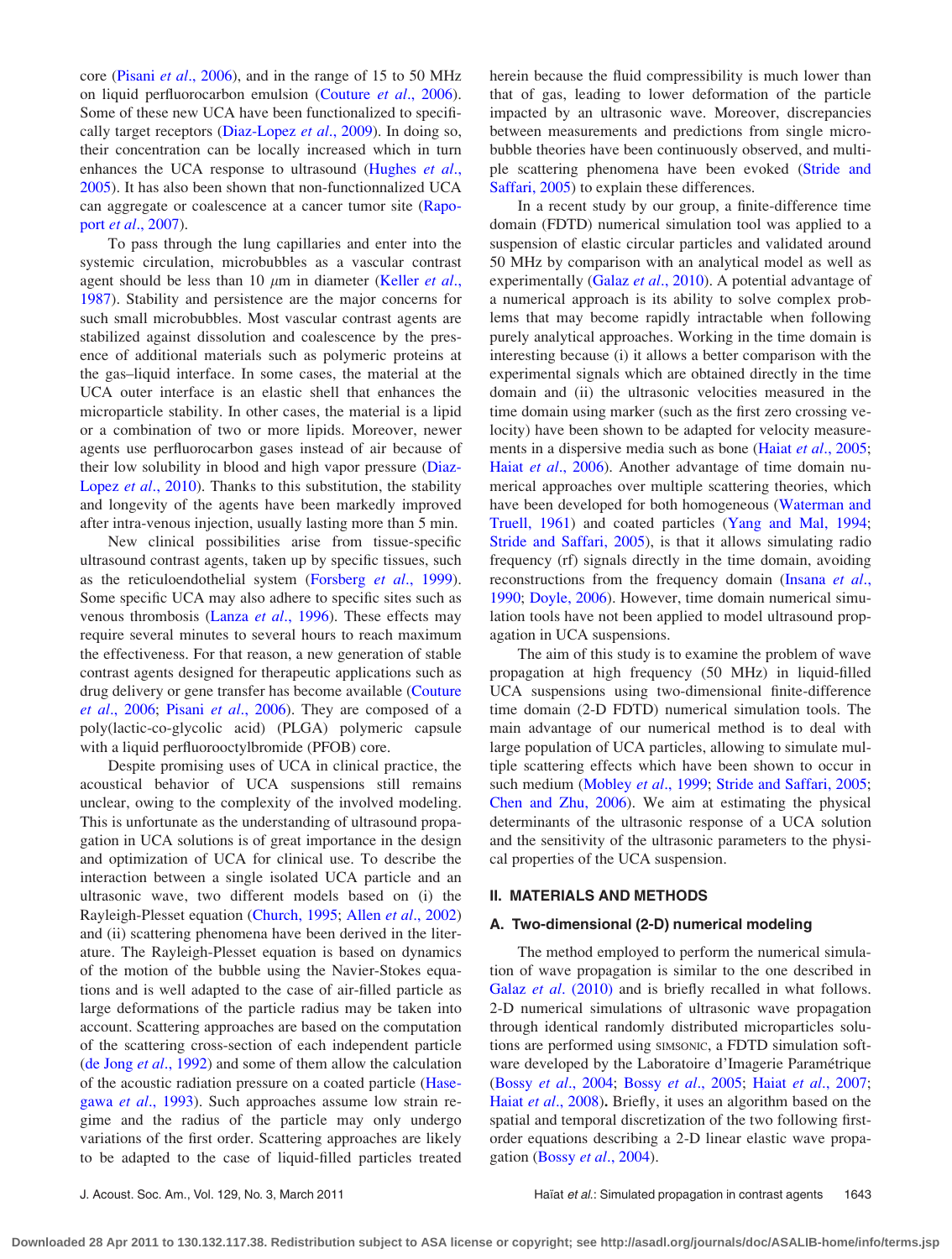<span id="page-2-0"></span>

FIG. 1. Image illustrating the simulated propagation of ultrasonic wave in a suspension of ultrasound contrast agents. The curved separation represents an arbitrary split of the simulation domain. In the upper part of the figure, the gray scale codes the amplitude of the displacement as a function of position at a given time. In the lower part, the figure displays the random distribution of the particles. On the right hand side, an isolated particle is shown where black and gray pixels correspond, respectively, to elastic PLGA and liquid PFOB.

The main assumptions of the model are (i) all absorption phenomena are neglected, (ii) all heat transfer phenomena are neglected, and (iii) the temperature field is assumed to be constant and homogeneous. However, the model fully takes into account all reflection and refraction effects as well as mode conversions.

#### B. Simulation domain

The simulation domain employed herein is similar to that used in (Galaz et al[., 2010](#page-9-0)). Briefly, the ultrasonic propagation is simulated in a  $0.5 \times 1$  mm rectangular domain, as shown in Fig. 1. A linear ultrasound pressure source of 0.5 mm length located at  $y = 0$  emits a broadband pressure pulse shown in black color in Fig.  $2(a)$ , with a center frequency equal to 50 MHz. Symmetric boundary conditions are applied to the box sides located at  $x = 0$  and 0.5 mm. In order to avoid unphysical reflections due to the boundaries of the simulation mesh, perfectly matched layers [\(Collino and](#page-9-0) [Tsogka, 2001](#page-9-0)) are positioned at  $y = 0$  and 1 mm.

Two linear receivers located at  $y = 0$  and 1 mm provide both backscattered and transmitted signals through a spatial average of the displacement over the entire transducers width (i.e., 0.5 mm). The chosen pixel size is equal to 0.1  $\mu$ m, which is a compromise between an acceptable spatial resolution and a reasonable computational time (see Sec. [III A](#page-3-0) for details).

An iterative probabilistic procedure described in details in Galaz et al[. \(2010\)](#page-9-0) was used to randomly insert N identical particles in the two-dimensional blank domain. We use this procedure to insert identical UCA particles composed of an inner circular region of radius,  $P$ , surrounded by a capsule whose thickness is denoted as  $T$ . The external radius  $R$  of all particles is identical and equal to 3  $\mu$ m, so that  $P+T=R=3 \mu$ m. The right part of Fig. 1 shows the inserted UCA particle obtained by this procedure, where white zones correspond to water, black zones to PLGA capsule, and gray zones to PFOB core. Figure 1 also shows an image corresponding to the ultrasonic propagation in this heterogeneous medium where the gray scale codes the amplitude of the displacement as a function of space.

FDTD simulations require as input parameters mass densities and stiffness coefficients of all materials used in the simulation. The mechanical behavior of water and of POFB is that of liquid. PLGA is considered to have an isotropic elastic behavior. All mechanical properties of each material are summarized in Table [I](#page-3-0). The densities of PFOB and PLGA have been measured using a densimeter (model DMA 58, Anton Paar, Austria) and are in agreement with the literature [\(Andriano](#page-9-0) et al., 1999; Karau et al[., 2001](#page-10-0)). The sound velocity in PFOB and the longitudinal velocity in PLGA were measured by classical time of flight techniques. Data concerning the Poisson's ratio and the transverse wave velocity in PLGA could not be found in the literature. As a first estimation, we choose a Poisson's ratio equal to 0.4, which is a typical value for most polymers [\(Powers and Caddell, 1972\)](#page-10-0) and used this value to derive the transverse wave velocity of PLGA. These estimated values for PLGA material properties will be referred hereafter as "reference" material properties. Later, these material properties will be varied to explore their influence on ultrasound properties of UCA solutions.



FIG. 2. Typical simulated rf signals. (a) The signal in water (in black) is identical in shape to the signal generated by the emitter. In gray, the rf signal transmitted in an ultrasound contrast agent solution. The particle concentration is  $C = 60.41$  mg/ml. Each particle is surrounded by a PLGA<sub>R</sub> capsule (see Table [I](#page-3-0)). The capsule thickness tomicrosphere radius ratio  $T/R = 0.35$ . The value of the corresponding velocity (respectively, attenuation coefficient at 50 MHz) is equal to 1440 m/s (respectively, 45.1 dB/cm). (b) Backscattered rf signal obtained with the same UCA solution. The corresponding value of the relative backscattering intensity is equal to  $-18.4$  dB/cm.

**Downloaded 28 Apr 2011 to 130.132.117.38. Redistribution subject to ASA license or copyright; see http://asadl.org/journals/doc/ASALIB-home/info/terms.jsp**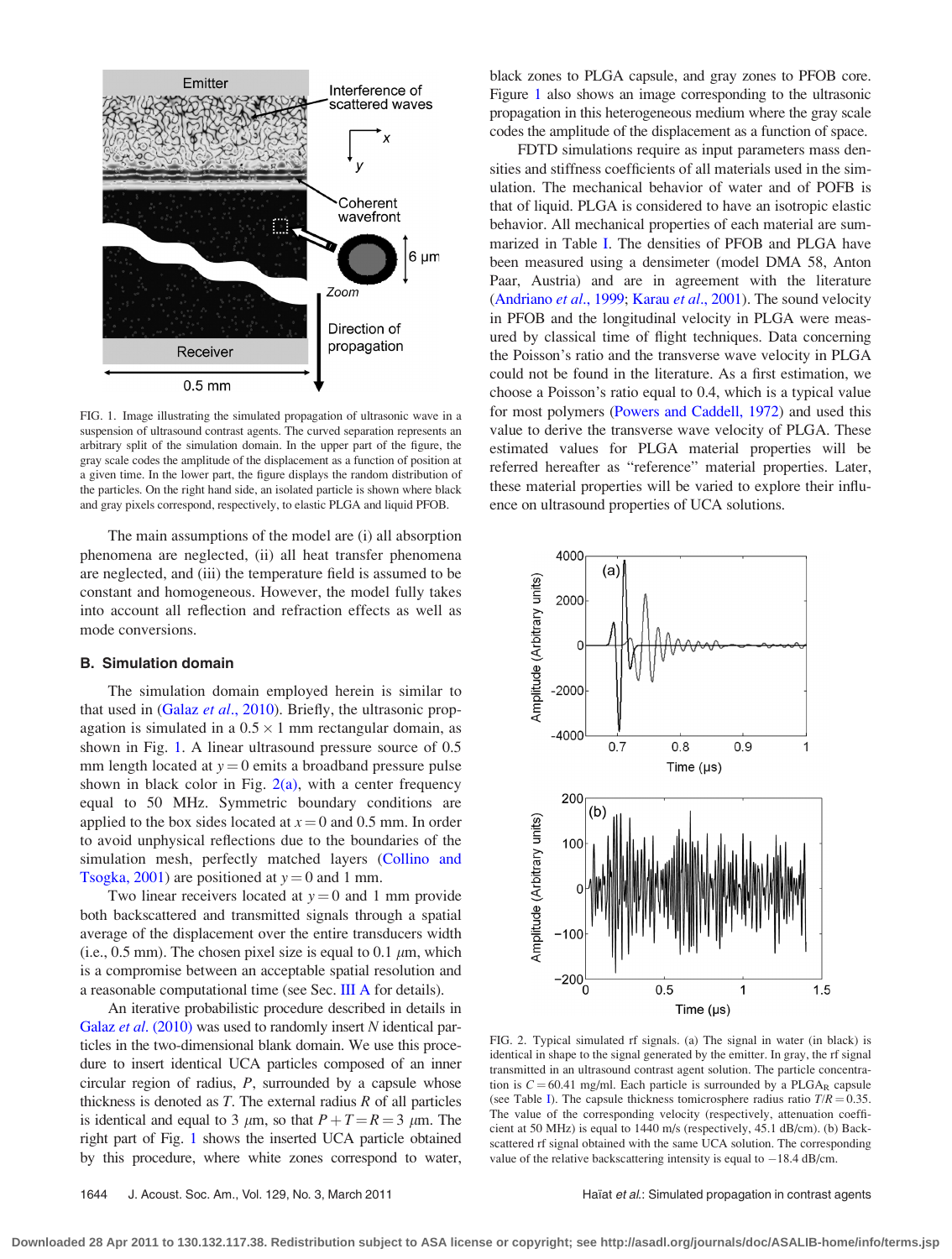|                                                        |               | Material properties | Sound velocity |             |             |
|--------------------------------------------------------|---------------|---------------------|----------------|-------------|-------------|
|                                                        | $\rho$ (g/ml) | $C_{11}$ (GPa)      | $C_{55}$ (GPa) | $V_L$ (m/s) | $V_T$ (m/s) |
| Water                                                  |               | 2.25                |                | 1500        |             |
| <b>PFOB</b>                                            | 1.935         | 1.0884              |                | 750         |             |
| $PLGA_R$ (reference)                                   | 1.35          | 4                   | 0.664          | 1721        | 701         |
| PLGA <sub>L</sub> (10% change in $V_{L,\text{PLGA}}$ ) | 1.35          | 4.84                | 0.664          | 1893        | 701         |
| PLGA <sub>T</sub> (10% change in $V_{T\text{PI.GA}}$ ) | 1.35          | 4                   | 0.806          | 1721        | 773         |

<span id="page-3-0"></span>TABLE I. Density, stiffness coefficients and corresponding wave longitudinal and transverse propagation velocities ( $V_L$  and  $V_T$ ) of the different materials of interest. For PLGA, the first line corresponds to the reference properties (see text for details).

# C. Comparison between numerical approach and experiments

In order to compare 2-D simulations with three-dimensional (3-D) experiments, a 2-D concentration equivalent to the experimental one needed to be determined. Similarly as what was done in Galaz et al.,  $(2010)$ , we chose a method based on the mean distance between a particle and its closest neighbor since it is a meaningful parameter in two and three dimensions. For N randomly distributed particles within an sufficiently large 2-D domain of surface area S, the particle concentration writes (Galaz et al[., 2010](#page-9-0))

$$
C = M \left(\frac{N}{S}\right)^{3/2},\tag{1}
$$

where  $M$  is the mass of a particle.

#### D. Determination of the ultrasonic parameters

Basic signal processing techniques were applied to the simulated rf signals to retrieve the ultrasound properties of the 2-D domain. An example of simulated rf signal obtained in transmission and in backscattering is shown in Figs.  $2(a)$ and  $2(b)$ , respectively. Three parameters extracted from the simulations and experimental measurements were the speed of sound, V, the attenuation coefficient,  $\alpha(f)$ , and the relative backscattered intensity  $I_B$ . Since absorption is neglected in the simulations, the attenuation obtained in silico is only due to the scattering phenomena and the corresponding  $\alpha(f)$ value, in decibels, is given by [\(D'Astous and Foster, 1986](#page-9-0))

$$
\alpha(f) = \frac{10}{L} \log \left( \frac{S_{\text{ref}}(f)}{S_{\text{Sol}}(f)} \right),\tag{2}
$$

where L is the path length of sound propagation (here,  $L = 1$ ) mm).  $S_{ref}(f)$  and  $S_{sol}(f)$  are, respectively, the power spectrum densities (PSDs) of the signal transmitted in water and in the solution, obtained using a fast Fourier transform. The apparent backscattered coefficient, ABC(f), expressed in decibels, is given by [\(Chaffai](#page-9-0) et al., 2000)

$$
ABC(f) = 10 \log \left( \frac{S_b(f)}{S_{\text{ref}}(f)} \right),\tag{3}
$$

where  $Sb(f)$  is the PSD of the backscattered signal recorded by the transducer located at  $y = 0$ . The relative backscattered intensity  $I_B$  (which does not depend on the frequency) is then computed by averaging the  $ABC(f)$ , over the frequency bandwidth of interest (35–62 MHz).

#### III. RESULTS AND DISCUSSION

#### A. Analytical validation

In order to validate our numerical approach in the framework of UCA suspensions, simulations in a 2-D domain containing a single microparticle (described in Sec. [II](#page-2-0) [B\)](#page-2-0) made of a PLGA shell surrounding liquid PFOB have been carried out. The inner circular region of this single particle has a radius  $P = 1.95 \mu m$  and its shell thickness is equal to 1.05  $\mu$ m (T/R = 0.35). This kind of system (disk-shaped shell model) has been analytically solved [\(Goodman and](#page-10-0) [Stern, 1962](#page-10-0); [Doolittle and Uberall, 1966](#page-9-0); [Ugincius and Uber](#page-10-0)[all, 1968](#page-10-0); [Hasegawa](#page-10-0) et al., 1993) for any angle of observation and of incidence when an isolated coated particle is considered. The reader is referred to these publications for further details on the analytical model. Figure 3 shows the comparison between the angular scattering cross-section (at  $180^{\circ}$  and  $90^{\circ}$ ) obtained (i) with the analytical model applied to a lossless isotropic elastic cylinder immersed in water and (ii) by computing the amplitude ratio of the FDTD



FIG. 3. Scattering cross-section obtained with the shell model (dashed lines) and the numerical simulation (solid lines) at angles of  $180^\circ$  (thick lines) and  $90^\circ$  (thin lines) from the incident beam.

J. Acoust. Soc. Am., Vol. 129, No. 3, March 2011 Haliat et al.: Simulated propagation in contrast agents 1645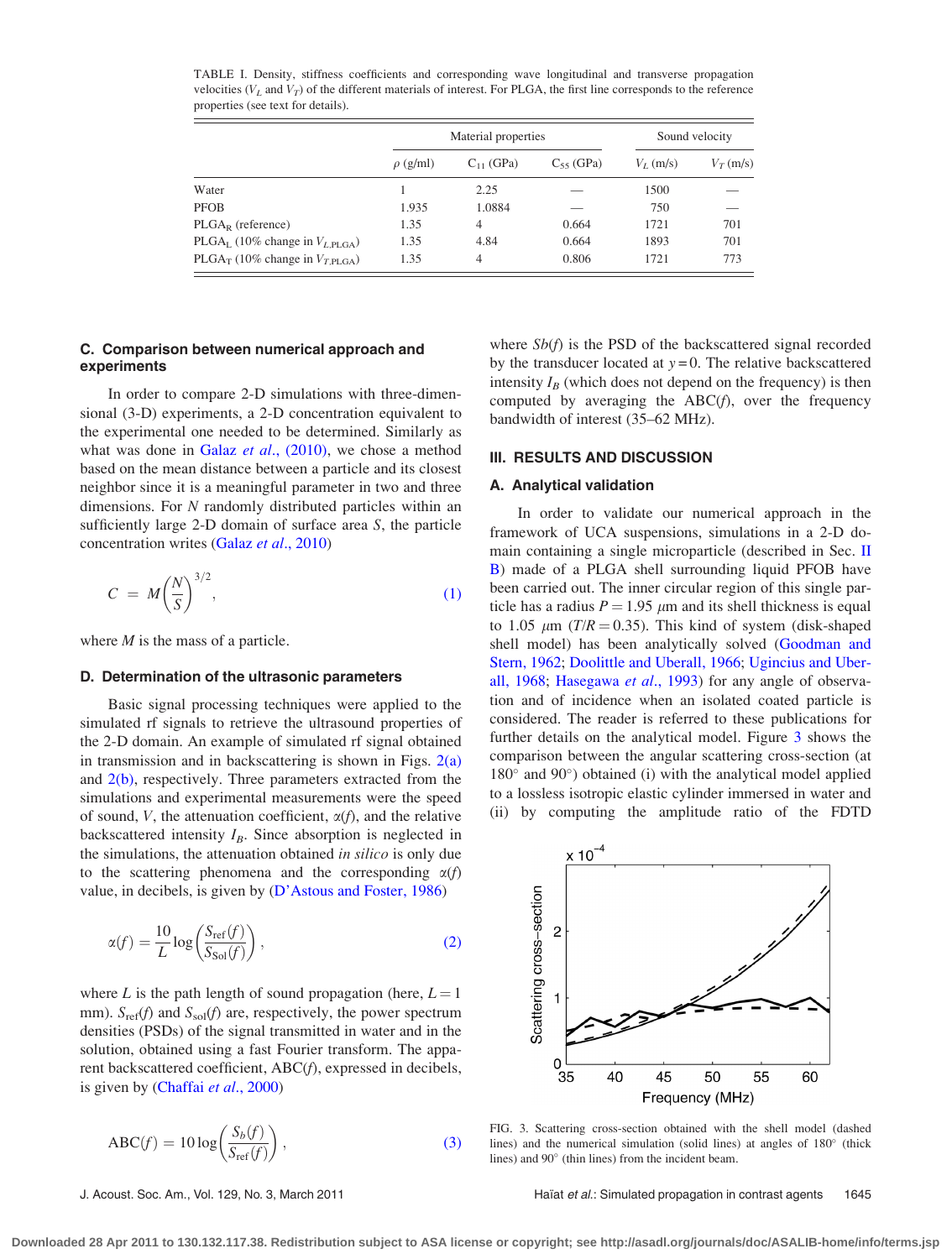<span id="page-4-0"></span>numerically simulated spectra of the scattered signal to the incident signal. A fair agreement is obtained between both approaches. We verified that the total surface of the particle is conserved by the numerical model as it is equal to  $28.27 \times 10^{-12}$  m<sup>2</sup> for the analytical model (real disk) and to  $28.21 \times 10^{-12}$  m<sup>2</sup> for the numerical approach (meshed disk). Therefore, the slight discrepancy between the analytical and numerical results, which is always lower than 15%, is not likely to come from a difference in particle size and could be rather due to the (constant) spatial discretization (0.1  $\mu$ m) used in the simulation code, as shown in Fig. [1](#page-2-0). We have checked (data not shown) that increasing the discretization step in the numerical model leads to an increase in the discrepancy between the analytical and numerical model. However, decreasing the mesh size below 100 nm could lead to possible problems since we are tackling the limit of continuum mechanics. Moreover, decreasing the spatial discretization would lead to significantly higher computation time. The spatial discretization equal to 100 nm corresponds to a compromise between continuum mechanics regime, computation time, and reasonable accuracy of the computations.

The total scattering cross-section  $\gamma_{\text{sca}}$  can be obtained for one particle using the shell scattering model (which does not assume that the situation is in the Rayleigh domain) by integrating the angular scattering cross-section around the particle. Figure 4 shows the variation of  $\gamma_{\rm sca}$  as a function of frequency between 0 and 100 MHz. The results shown in Fig. 4 indicate (data not shown) that the total scattering cross-section varies approximately as  $f^{3.4}$  in the bandwidth of interest. The frequency dependence of the scattering cross-section is different from that of Rayleigh scattering  $(f<sup>4</sup>)$ would be obtained) because the ratio of the wavelength and of the diameter is approximately equal to 5, which is not in the scope of the Rayleigh approximation. Moreover, a resonance phenomenon is shown to occur around 77 MHz, which is out of the frequency bandwidth of interest.

Since the simulation code predicts reasonably well the ultrasonic properties of a single particle, our investigation was extended (i) to study the influence of the membrane properties (material properties and membrane thickness) on the total scattering cross-section using the analytical model and (ii) to the case of a distribution of similar particles. For this case, to

 $0.03$ 



FIG. 4. Variation of the total scattering cross-section  $\gamma_{\rm sca}$  as a function of frequency between 0 and 100 MHz predicted by the shell scattering model. A resonance is obtained around 77 MHz.



FIG. 5. Total scattering cross-section predicted by the shell model for different values of membrane thicknesses. The results are given in logarithmic scale.

the best of our knowledge, there is no analytical model available in the time domain.

#### B. Scattering response of an isolated particle

In order to better understand the results with a population of particle, we have conducted simulations where the scattering cross-section of a single particle is studied as a function of the shell properties (elastic constants, mass density, and membrane thickness), which allows to interpret the variation in the scattering properties of a population of particles. Figure 5 shows the variation of the total scattering cross-section as a function of frequency of different values of T/R equal to 0.15, 0.35, and 0.55. As shown in Fig. 5, increasing the value of T/R leads to an increase of the scattering cross-section in the frequency bandwidth of interest as well as to an increase of the values of the resonance frequency. In the case of  $T/R$  $\mu = 0.55$ , additional resonance frequencies can also be noted.

Figure 6 shows the variation of the total scattering cross-section as a function of frequency for different values of the shell material properties indicated in Table [I](#page-3-0). The solid gray (respectively, gray) line corresponds to the reference



FIG. 6. Total scattering cross-section predicted by the shell model for different values of material properties. The results are given in logarithmic scale. The solid gray line corresponds to the reference material properties given in Table [I](#page-3-0). The solid black line corresponds to the material properties denoted the  $PLGA<sub>L</sub>$  in Table [I.](#page-3-0) The dashed black line corresponds to the material properties denoted the  $PLGA_T$  in Table [I.](#page-3-0) The dashed gray line corresponds to the material reference material properties indicated in Table [1](#page-3-0) with a value of PLGA mass density equal to 1.215 g/ml.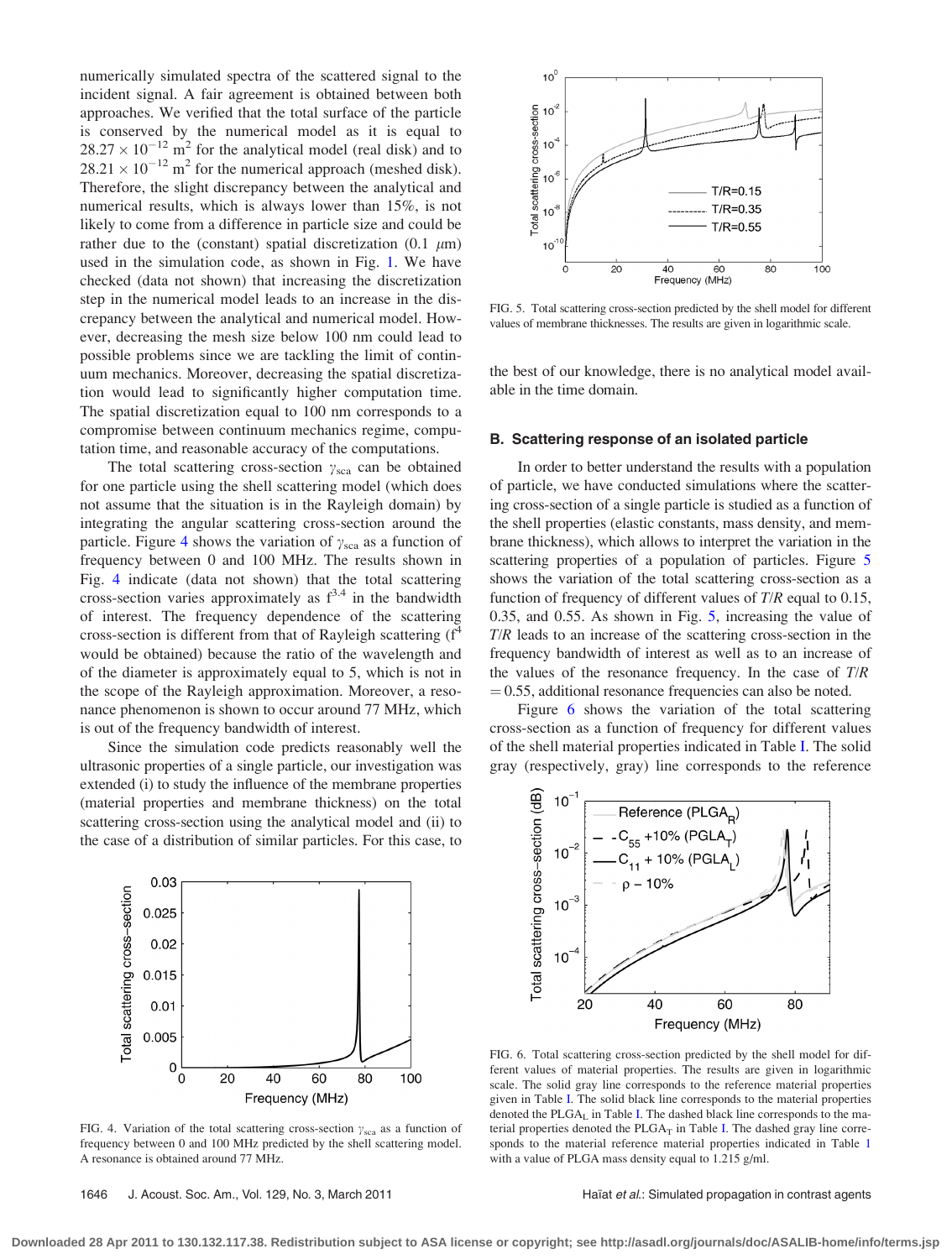

FIG. 7. (a) Mean attenuation coefficient and (b) apparent backscattering cross-section obtained when averaging the results obtained with 15 solutions with  $C = 60.41$  mg/ml and T/  $R = 0.35$ . The two dashed lines in (a) and (b) represent the sum and the subtraction of the mean and of the standard deviation of each quantity.

material properties given in Table [I](#page-3-0) (respectively, the material properties denoted  $PLGA<sub>L</sub>$  in Table [I\)](#page-3-0). The dashed black line corresponds to the material properties denoted as  $PLGA<sub>T</sub>$  in Table [I](#page-3-0). The dashed gray line corresponds to the material reference material properties indicated in Table [I](#page-3-0) with a value of PLGA mass density equal to 1.215 g/ml. The results shown in Fig. [6](#page-4-0) indicate that the total scattering cross-section weakly depends on the variations of  $C_{55}$  and of mass density of the membrane within the frequency bandwidth of interest. However, an increase of  $C_{11}$  in PLGA induces a decrease of the total scattering cross-section in the bandwidth of interest. The value of the resonance frequency (around 77 MHz for the reference material properties) depends on the values of  $C_{55}$  in PLGA and (to a lesser extent) of mass density. However,  $C_{11}$  weakly affects the value of the resonance frequency. Variations of the membrane material properties indicated in Table [I](#page-3-0) have a weaker effect compared to that of variations of  $T/R$  between 0.15 and 0.55. Therefore, the values of  $T/R$  seem to be a parameter of importance relatively to the ultrasonic response of the particle.

# C. Ultrasound contrast agent solutions

The ultrasonic properties (ultrasonic velocity, attenuation, and relative backscattered intensity) of a given solution constructed using the procedure described in Sec. [II B](#page-2-0) depend on the realization of the random distribution of UCA particles and the ultrasonic parameters may differ for two solutions constructed using the same parameters. For each set of parameters (concentration, particle geometry, density, and longitudinal and transverse speeds of sound of the membrane) considered in what follows, 15 different solutions corresponding to 15 cases with a different random placement of particles were considered and the ultrasonic parameters were averaged over the 15 solutions. This value (15) corresponds to a compromise between reasonable computation time and an acceptable convergence of the ultrasonic parameters. An increase in the number of simulated solutions from 15 to 25 induces a relative change of the averaged attenuation coefficient equal to 4%, of the averaged  $I_B$  of 2% and no change of the averaged velocity. These values are significantly lower than the standard deviation of the results, which corresponds to the variation due to the random spatial distribution of the particles in the simulation domain.

Figure  $2(a)$  shows simulated signals transmitted through water and through the solution of UCA particles both recorded at  $y = 1$  mm. The corresponding backscattered signal recorded at  $y = 0$  mm is shown in Fig. [2\(b\).](#page-2-0)

Figure  $7(a)$  shows the variation of the attenuation coefficient between 35 and 62 MHz, averaged for 15 different solution constructed using the same parameters  $(T/R = 0.35$ ,  $C = 60.41$  mg/ml). A concentration equal to 60.41 mg/ml has been chosen because this value corresponds to the high-est concentration used in the experimental work of [Pisani](#page-10-0) et al[. \(2008\).](#page-10-0) The two dashed lines represent the sum and the subtraction of the mean and of the standard deviation values of the attenuation coefficient. A plot in logarithmic coordinates of the averaged attenuation coefficient indicates (data not shown) that the attenuation coefficient varies approximately proportionally to  $f^{3.2}$  in the bandwidth of interest. If independent scattering is assumed in the solution, the attenuation coefficient is proportional to the total scattering crosssection  $\gamma_{\text{sca}}$  obtained for one particle (Biwa et al[., 2003\)](#page-9-0). Assuming independent scattering and using the shell scattering model described in Sec. [III A](#page-3-0) lead to a frequency dependent attenuation coefficient obtained analytically varying as  $f^{3,4}$ , which is in the same order of magnitude than the frequency dependence of the attenuation coefficient obtained numerically. The difference between the two results may come from the influence of multiple scattering phenomena.

The corresponding variation of the  $ABC(f)$  is represented with a solid line in Fig. 7(b). Again, the two dashed lines indicate the sum and the subtraction of the mean and of the standard deviation values of  $ABC(f)$ . The ABC is shown to weakly depend on frequency, which may be explained by analyzing the angular scattering cross-section at 180 obtained analytically for one particle (thick lines of Fig. [3\)](#page-3-0), which also exhibits a weak frequency dependence.

#### 1. Effect of concentration

When dealing with UCA, it is important to know the concentration of particles that should be injected to produce the optimum effect. For this reason, we have investigated the effect of concentration on the speed of sound, attenuation, and backscattered intensity. Eight concentrations, ranging

**Downloaded 28 Apr 2011 to 130.132.117.38. Redistribution subject to ASA license or copyright; see http://asadl.org/journals/doc/ASALIB-home/info/terms.jsp**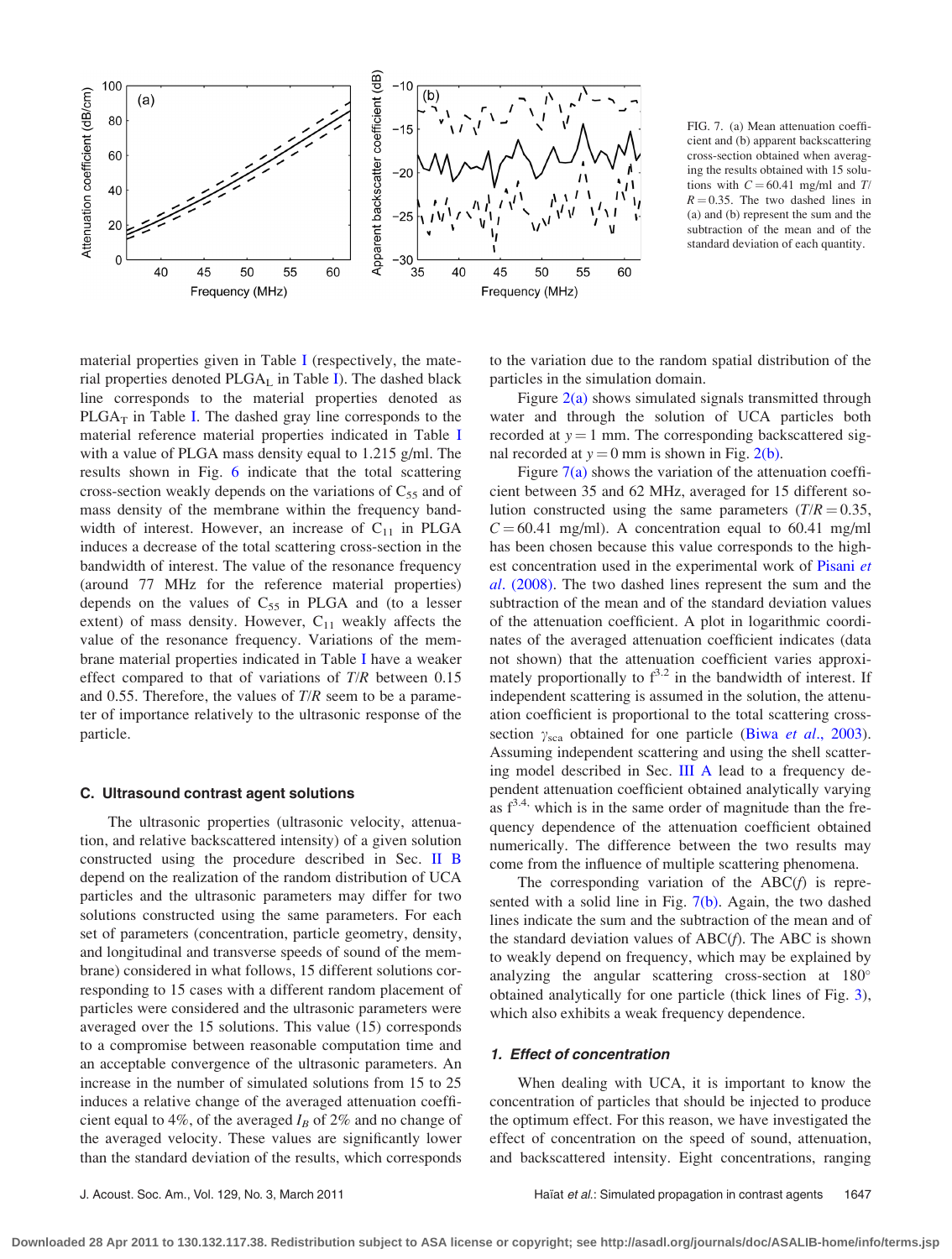<span id="page-6-0"></span>TABLE II. Number N of particles accounted for in the simulation domain, of the corresponding ultrasound contrast agent concentration, of the particle volume fraction and of the mean inter-particule distance  $(D_2)$ .

| N                                                                     | 80 | 150 | 250                                 | 400 600 | 800 1000 1200 |  |
|-----------------------------------------------------------------------|----|-----|-------------------------------------|---------|---------------|--|
| $C \text{ (mg/ml)}$ 1.37 3.51 7.55 15.28 28.07 43.22 60.41 79.4       |    |     |                                     |         |               |  |
| Particle volume 1.1 2.1 3.5 5.6 8.5 11.3 14.1 16.9<br>fraction $(\%)$ |    |     |                                     |         |               |  |
| $D_2(\mu m)$                                                          |    |     | 79 57.7 44.7 35.4 28.9 25 22.4 20.4 |         |               |  |

from 1.37 to 79.4 mg/ml, were used herein and are listed in Table  $II$  with the corresponding values of  $N$  obtained from Eq. [\(1\).](#page-3-0) This range of concentration corresponds to the concentration range that has been experimentally investigated by Pisani et al[. \(2008\)](#page-10-0) for their ultrasound contrast agent. Since our simulations aim at investigating their results with the use of simulation, we obviously used the same concentration range as the authors. Note that the initial concentration of SonoVue (a commercially available ultrasound contrast agent, UCA) is about  $1-5 \times 10^8$  microbubbles/ml [\(Schnei](#page-10-0)[der, 1999\)](#page-10-0). After intra-venous injection, the SonoVue concentration decreases rapidly and SonoVue microbubbles have mostly disappeared after 11 min. The above 79.4 mg/ ml correspond to a concentration of  $5 \times 10^8$  nanoparticles/ml, which is the initial concentration of a regular preparation of commercial UCA. All the smaller concentrations investigated in this study reflect a progressive dilution of the preparation after injection.

Figure  $8(a)$  shows that the attenuation coefficient at 50 MHz increases with the UCA concentration. Moreover, as shown in Fig. 8(b), the relative backscattered intensity  $I_B$ also increases with the concentration and the saturation can be observed for high concentration values, which may be due to the multiple scattering phenomena. The simulated data of Fig. 8(b) are compared with the corresponding experimental results (indicated by triangles) published previously by our group (Pisani et al[., 2008\)](#page-10-0). In the experiments, the relative backscattered intensity is normalized by the electronic noise level, which is not possible in the simulations where no noise is present. Therefore, a modified backscattered intensity was defined in the simulation. We added 32 dB to the simulated relative backscattered intensity, so that the extrapolated value at zero concentration in microparticles falls down to zero. Therefore, the results shown in Fig. 8(b) only compare the variation of backscattered energy versus the concentration of particles and not its absolute value. Note that the different methods (O'Donnel and Miller, 1981; [Roberjot](#page-10-0) et al., 1996; [Chaffai](#page-9-0) et al., 2000) have been devised in order to correct backscatter measurements from the influence of attenuation. However, these methods were not implemented in this work, as our goal was not to retrieve the real backscatter coefficient of the solution but to assess ultrasonic parameter which can be easily measured experimentally.

The results shown in Figs.  $8(a)$  and  $8(b)$  may be analyzed in order to determine the concentration above which multiple scattering plays a role. When independent scattering is assumed, the attenuation coefficient and the ABC are pro-portional to the concentration (Biwa et al[., 2003\)](#page-9-0), which is



FIG. 8. (a) Mean attenuation coefficient at 50 MHz, (b) modified backscattered intensity  $I_B$ , and (c) speed of sound and as a function of UCA concentration for a ratio  $T/R = 0.35$ . The black solid lines correspond to numerical results. The two dashed lines in (a) and (b) represent the sum and the subtraction of the mean and of the standard deviation of each quantity. The gray line in (c) indicates the results obtained with a shell effective medium model. The triangles in (b) correspond to the corresponding experimental results published in Pisani et al. (2008).

not necessarily the case when multiple scattering occurs. Therefore, an empirical way to determine an order of magnitude of the concentration above which multiple scattering plays a role consists in assessing the concentration above which the attenuation and the ABC starts varying non-linearly. An analysis of Figs.  $8(a)$  and  $8(b)$  shows that multiple scattering is likely to occur above approximately 7 mg/ml. Moreover, above around 7 mg/ml, the wavelength in water (30  $\mu$ m at 50 MHz) is of the same order of magnitude or lower than the mean inter particle distance (see Table II). This situation indicates that multiple scattering is likely to be significant, viscous absorption being neglected. However, the determination of such concentration remains empirical as

**Downloaded 28 Apr 2011 to 130.132.117.38. Redistribution subject to ASA license or copyright; see http://asadl.org/journals/doc/ASALIB-home/info/terms.jsp**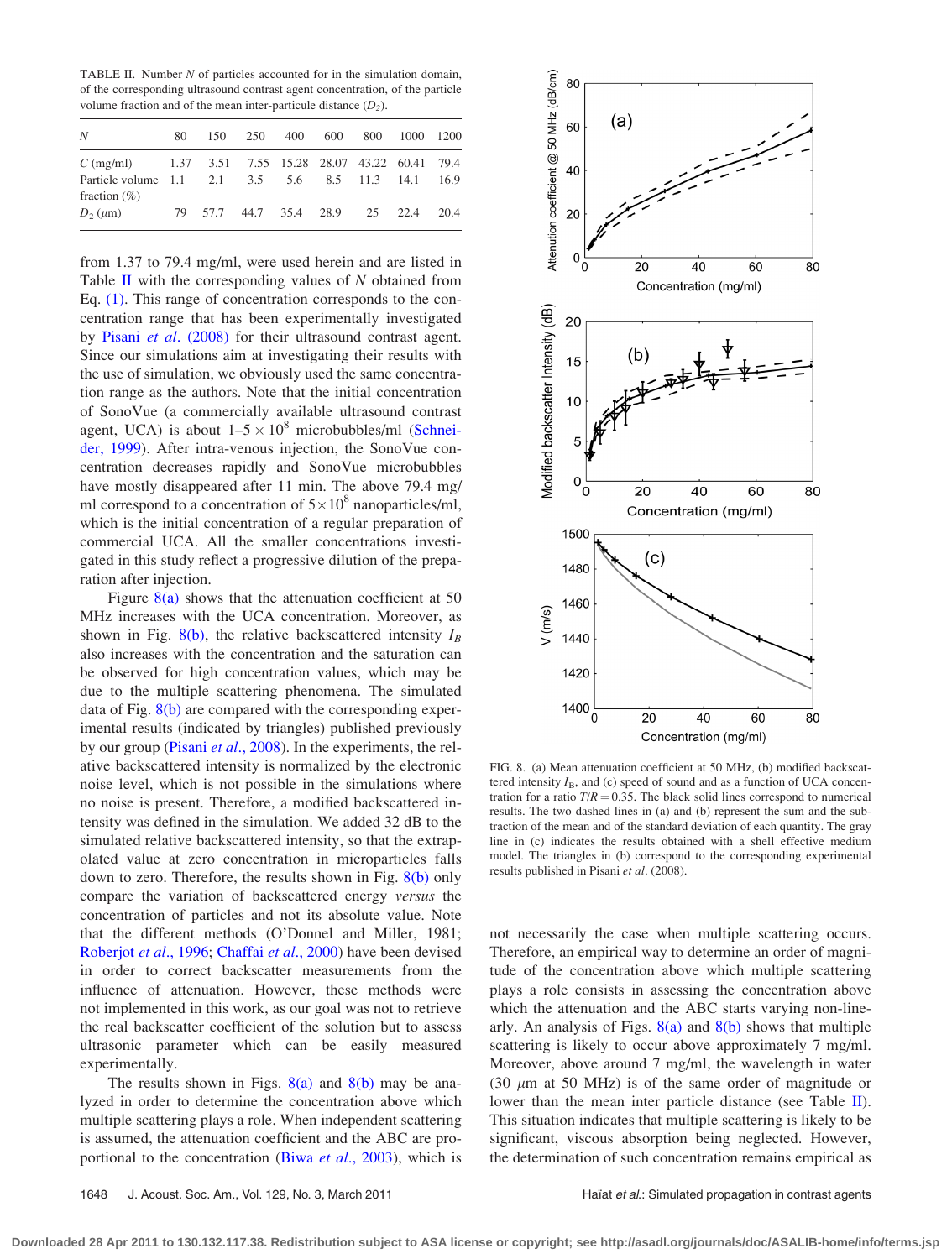it may be difficult to estimate such value accurately [\(Haiat](#page-10-0) [and Naili, 2011\)](#page-10-0).

The black line in Fig.  $8(c)$  shows that the sound velocity decreases as the concentration of UCA disks increases. The standard deviation for V values is always lower than 1.3 m/s (data not shown). The gray line shows the results obtained for the variation of the sound velocity as a function of the concentration using the shell effective medium model used in Sec. [III A.](#page-3-0) The numerical results are in qualitative agreement with the analytical results.

To conclude, our simulations show that UCA are the most efficient (i.e., exhibit the largest  $I<sub>b</sub>$  value) for concentration higher than 30 mg/ml, in good agreement with experimental data (Pisani *et al.*, 2008). Note that the small gain obtained using much higher concentration may not be worthy as large concentration of UCA may induce side effects in the organism.

#### 2. Influence of capsule thickness

Most commercial UCA possess a very thin capsule thickness. This feature has been used in most theoretical models as it provides a useful approximation that greatly simplifies analytical approaches. The use of thick polymeric capsule becomes popular ([Bjerknes](#page-9-0) *et al.*, 1997; [Chen](#page-9-0) *et al.*, [2003;](#page-9-0) Pisani et al[., 2006\)](#page-10-0) as it reduces the diffusion of the encapsulated perfluorocarbon fluid and increases the UCA stability. That is why we have investigated the influence of capsule thickness to the ultrasound properties of an UCA solution. Five different T/R values were simulated for an identical number of particles ( $N = 1000$  and  $D_2 = 22.4 \mu m$ , which represents a distance seven times greater than the radius) and using the PLGA reference material properties. The values of T/R (ratio of the membrane thickness over the particle radius) were chosen to approximately correspond to typical values which are likely to be achieved experimentally, that is  $T/R = 0.15, 0.25, 0.35, 0.45,$  and 0.55. The corresponding values of the membrane thickness and of the concentration are shown in Table III.

Figure  $9(a)$  shows that an increase in capsule thickness induces an important decrease in the attenuation coefficient at 50 MHz especially for low values of  $T/R$ . These results are consistent with previous results showing that the response of UCA solution is strongly influenced by the shell properties (Deng et al[., 1998;](#page-9-0) [Postema and Schmitz, 2007\)](#page-10-0).

The behavior of  $I_B$  as a function of  $T/R$  is more complex as shown in Fig. 9(b). For  $T/R < 0.35$ ,  $I_B$  decreases as  $T/R$ increases and reaches a minimum value for  $T/R = 0.35$ . For low  $T/R$  values (thin membrane), the decrease in  $I_B$  is consistent with the decrease in attenuation obtained in the last

TABLE III. Values of the membrane thickness and of the concentration as a function of the T/R values. Here,  $R = 3 \mu m$ , the number of particle N is equal to 1000 and  $D_2 = 25 \mu m$ .

| T/R                          | 0.15  | 0.25  | 0.35  | 0.45  | 0.55  |
|------------------------------|-------|-------|-------|-------|-------|
| Membrane thickness $(\mu m)$ | 0.45  | 0.75  | 1.05  | 1.35  | 1.65  |
| $C \text{ (mg/ml)}$          | 68.35 | 63.85 | 60.41 | 57.87 | 56.11 |



FIG. 9. (a) Mean attenuation coefficient at 50 MHz, (b) relative backscattered intensity  $I_B$ , and (c) speed of sound and as a function  $T/R$  for UCA concentration  $C = 60.4$  mg/ml. The black solid lines correspond to numerical results. The two dashed lines in (a) and (b) represent the sum and the subtraction of the mean and of the standard deviation of each quantity. The gray line in (c) indicates the results obtained with the shell effective medium model.

paragraph. The strong attenuation obtained for low  $T/R$  values implies that only the region located nearby the emitter contributes to the backscattered signal. However, for  $T/R > 0.35$ , the size of the region contributing to the backscattered signal increases due to a decrease in attenuation, which may explain the observed increase in  $I_B$ . In summary, two competing phenomena contribute to  $I_B$ : the increase in the size of the insonified region and the decreasing attenuation.

As shown by the black line in Fig.  $9(c)$ , an increase in sound velocity is observed when  $T/R$  increases, which is consistent with the result obtained with the shell effective medium model [\(Goodman and Stern, 1962](#page-10-0); [Doolittle and](#page-9-0) [Uberall, 1966](#page-9-0); [Ugincius and Uberall, 1968;](#page-10-0) [Hasegawa](#page-10-0) et al., [1993\)](#page-10-0) represented with a gray line in Fig. 9(c).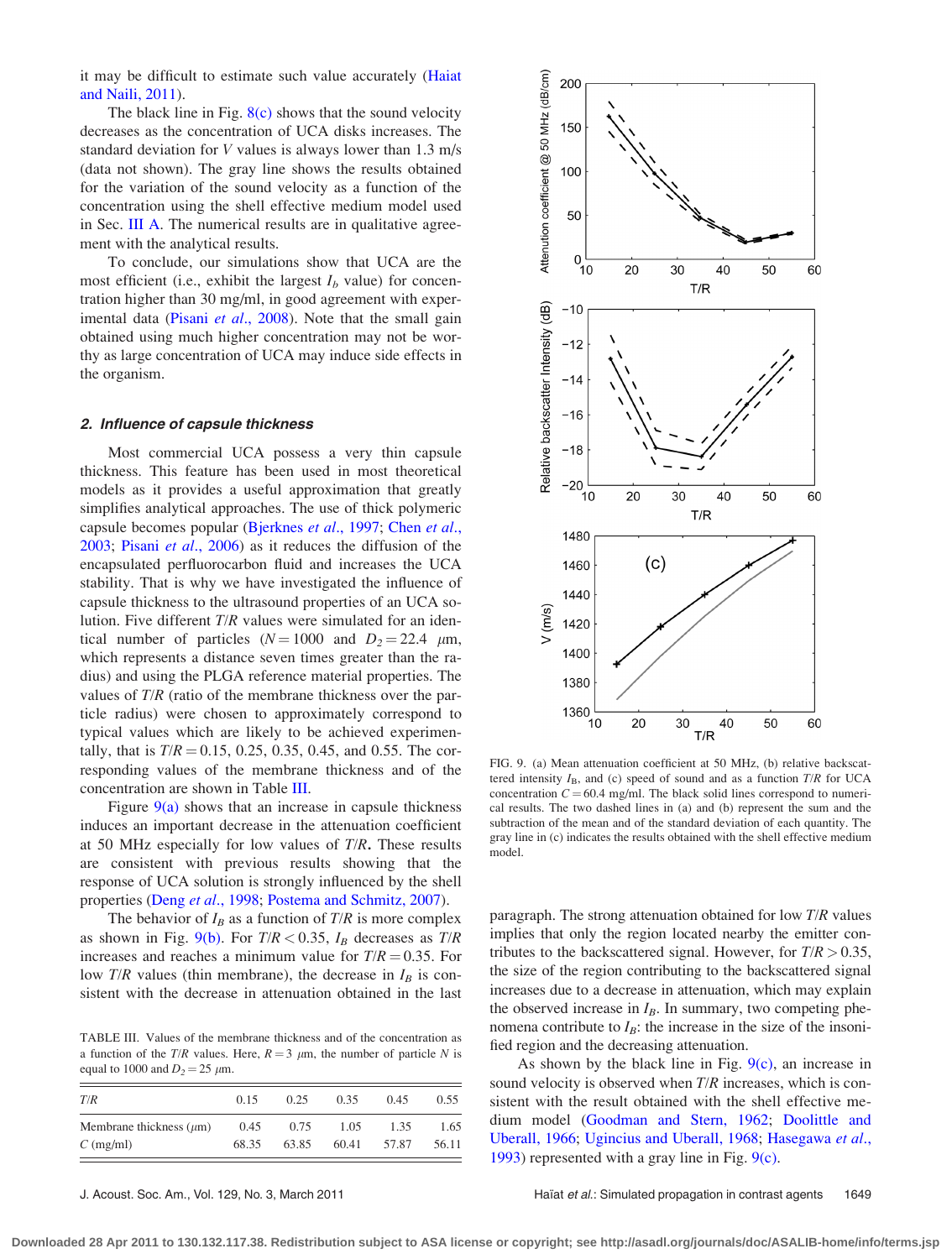TABLE IV. UCA solution ultrasonic properties at  $C = 60.41$  mg/ml for different properties of PLGA capsule (see Table [I](#page-3-0)).

| Type of PLGA capsule                           | $PLGA_R$        | PLGA <sub>L</sub> | $PLGA_T$        |
|------------------------------------------------|-----------------|-------------------|-----------------|
| Sound velocity in UCA<br>solution $(m/s)$      | $1440 \pm 0.1$  | $1450 \pm 0.1$    | $1442 \pm 0.1$  |
| Attenuation coefficient at<br>$50$ MHz (dB/cm) | $47.1 \pm 3.1$  | $38.5 \pm 2.9$    | $45.6 \pm 4.5$  |
| Relative backscattering<br>intensity $(dB)$    | $-18.4 \pm 0.8$ | $-15.1 \pm 1.1$   | $-18.5 \pm 0.9$ |

# 3. Effect of polymer properties

It has been shown that PLGA microspheres exhibit different mechanical properties depending on the ratio of lactic to glycolic acid used to produce the PLGA copolymer [\(Eliaz](#page-9-0) [and Kost, 2000](#page-9-0); Chung et al[., 2006](#page-9-0)). Since PLGA microparticles used in drug delivery or in UCA are usually made of an equal quantity of lactic and glycolic acids (i.e., 50/50 PLGA), we used their properties as a reference. To investigate possible effects of a change in the lactic to glycolic acid ratio and consequently of the capsule properties, we performed simulations for different PLGA properties at the same concentration ( $C = 60.41$  mg/ml) and for an identical ratio ( $T/R = 0.35$ ), as displayed in Table [I.](#page-3-0) The first one corresponds to the reference material properties (of 50/50 PLGA) that were used for all our previous simulations. The second (respectively, third) one corresponds to the same transverse (respectively, longitudinal) wave velocity but with different longitudinal (transverse) wave velocity  $V_{L,PLGA}$  ( $V_{T,PLGA}$ ) increased of an amount of 10% as compared to the reference case (see Table IV). Both changes in  $V_{L,PLGA}$  and  $V_{T,PLGA}$  may be achieved by varying the ratio of lactic to glycolic acid.

The simulations show that the UCA efficiency is weakly influenced by changes in transverse velocity of the membrane ( $V_{T,PLGA}$ ) since the value of  $I_B$  is nearly insensitive to the increase of 10% of the transverse sound speed in the polymer (see Table IV). However, the backscattering response increases significantly from  $-18.4$  to  $-15.1$  dB when the longitudinal velocity increases of 10%. The speed of sound in solution increases by 10 m/s when the longitudinal velocity increases by 10% and by 2 m/s for the same increase in the transverse velocity. As shown in Table IV, the attenuation coefficient at 50 MHz depends on changes in both  $V_{T,PLGA}$  and  $V_{L,PLGA}$ , although this dependence is stronger when  $V_{L,PLGA}$  varies. These results are in agreement with the results obtained in Sec. III  $\overline{B}$  2, showing that the capsule properties have an important impact on the ultrasonic attenuation. The dependence of attenuation and of the velocity on changes of  $V_{T,PLGA}$  shows that the contribution of polymer properties to ultrasound parameters is not straightforward and suggest that mode conversions and transverse wave propagation in PLGA may play a significant role.

#### D. Limitation of the study

Ultrasonic attenuation results from a combination of scattering and absorption phenomena. Absorption effects are not taken into account although viscous and viscoelastic effects (Hoff et al[., 2000;](#page-10-0) Sarkar et al[., 2005](#page-10-0)) have been shown to play a role in the ultrasonic propagation in UCA suspensions. The complete characterization of absorption requires the knowledge of a large number of thermo-physical parameters that are in practice hard to quantify. Only the part of attenuation that depends on scattering phenomena, particle concentration and structural properties, ultrasound wave frequency, and impedance mismatch between water and particles is considered here. The difference between the present study and Galaz et al[. \(2010\)](#page-9-0) mainly lies in the geometry of the particles, which are now filled with liquid whereas they were homogeneous elastic solid in the previous study. Previously, we were able to obtain a reasonable agreement between numerical and experimental results without introducing any absorption phenomena. This agreement justifies the use of the same approximation in the present manuscript as introducing liquid in the particle adds an interface and could thus induce an increase of scattering phenomena relatively to absorption phenomena. However, neglecting absorption is a simplistic approximation and viscous absorption should be included in the future. The attenuation coefficient at 50 MHz in water is equal to 5.4 dB/cm (Krautkramer and [Krautkramer, 1990](#page-10-0)), which corresponds approximately to the attenuation value predicted by our model for the lowest concentration tested herein ( $C_0$  = 1.37 mg/ml). For concentration lower than  $C_0$ , viscous absorption in the surrounding fluid should therefore be a dominating phenomenon, whereas for concentration higher than  $C_0$ , viscous absorption in the surrounding fluid is expected to play a minor role in the propagation compared to that of scattering phenomena.

The SIMSONIC code does not take into account any nonlinear ultrasonic behavior, such as harmonic generation or radiation pressure (Sun et al[., 2005;](#page-10-0) [Ketterling](#page-10-0) et al., 2007), which cannot be modeled. This limitation is important because in the context of ultrasound contrast agents, non-linear effects are known to play an important role. However, while non-linear effects have been widely investigated for air-filled particles, it remains poorly understood for liquidfilled particles such as these investigated herein.

The present results can not be used in order to study the polymer shell agents produced by for instance Point Biomedical, Acusphere, or Bracco because these are air-filled particles and are therefore likely to behave in a different manner. This paper deals exclusively with liquid-filled agents developed by our group. Such particles behave quite differently than gas filled agents, which are more acoustically active than liquid-filled agents. For now, the FDTD model used herein is currently not able to model the interface between a solid and a gas.

We choose to consider monodisperse suspensions in order to study the effect of concentration independently of the diameter distribution, which corresponds to a first step in the study of such suspensions.

In the present study, the case of randomly spatially distributed particles is studied, which could also be tackled by analytical models in the frequency domain. However, the advantage of our approach is that it is suitable to model the acoustical response of non-uniformly distributed contrast

**Downloaded 28 Apr 2011 to 130.132.117.38. Redistribution subject to ASA license or copyright; see http://asadl.org/journals/doc/ASALIB-home/info/terms.jsp**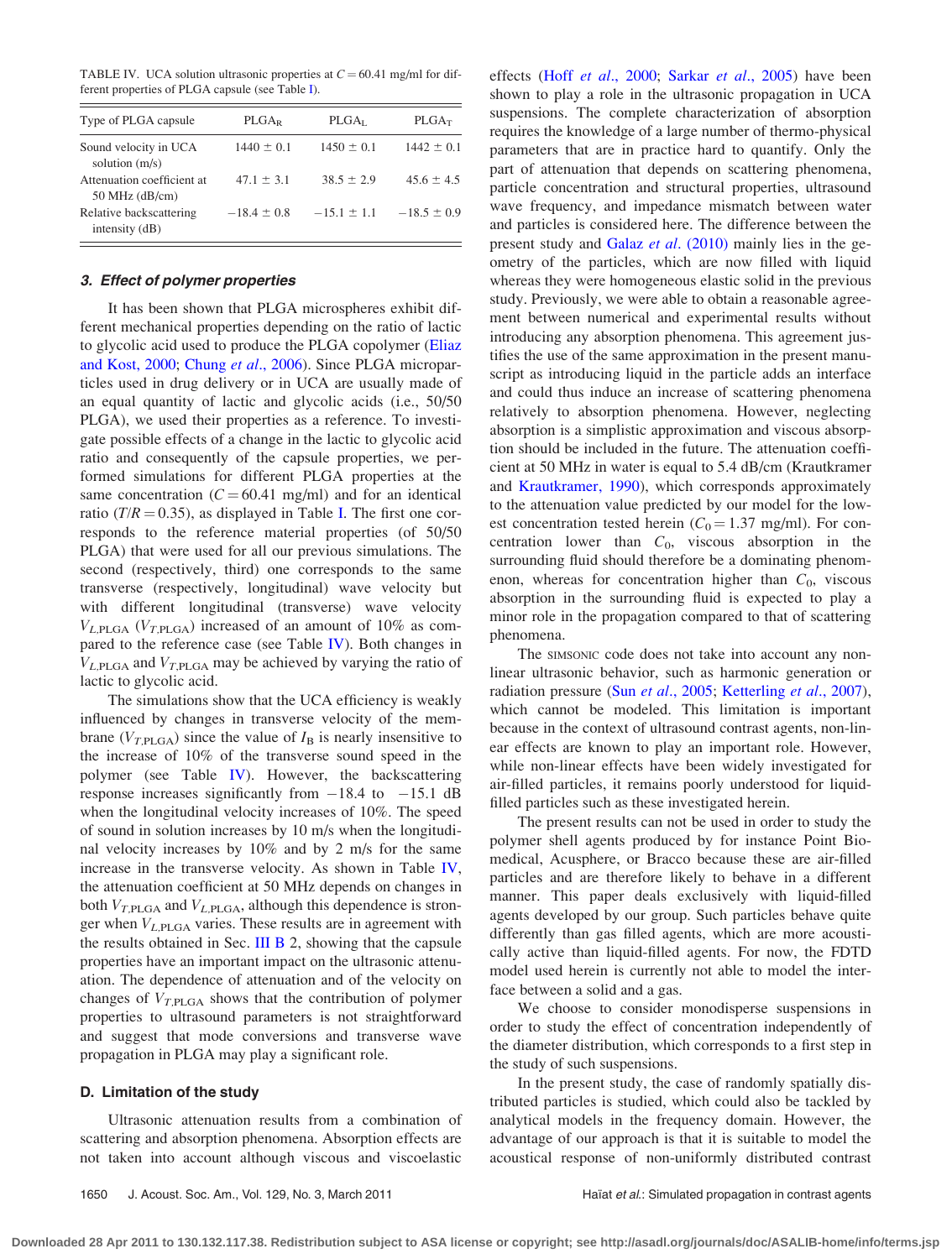<span id="page-9-0"></span>agents in a medium, like in the case of particles targeted on a specific tissue, attached to a vessel wall, whereas some other particles are randomly distributed in the rest of the lumen.

In this paper, we use a 2-D model although 3-D models would be more accurate to model the propagation in UCA suspensions, which is possible using the SIMSONIC Software (Bossy et al., 2005; Haiat et al[., 2007\)](#page-10-0). The propagation in a 2-D medium of disks is different than in a 3-D medium of spheres, which might explain possible discrepancies experiments and simulations. First, 3-D simulations will lead to a more realistic situation in terms of particle spatial distribution and volume fraction as the model described in Sec. [II C](#page-3-0) would not be needed. In particular, in 3-D, a linear relationship will be obtained between the concentration and volume fraction, which is not the case herein. Second, the scattering cross-section of a cylinder and of a sphere is different, which may also significantly modify the results. 3-D simulations should be carried out in the future in order to give further insight on such differences. The present 2-D approach is a first step in studying these phenomena and further studies are required to tackle the difficult 3-D problem, which would require significantly longer time of computation and memory in the framework of UCA.

Despite the limitations stated above, our FDTD numerical simulation tool proves to be a promising approach to better understand the physical determinants that influences ultrasound propagation in UCA suspensions. It should help UCA manufacturers to design more efficient particles by relating the physical properties of the UCA solution with the expected ultrasound response. The next logical step will be to turn toward 3-D simulations.

# ACKNOWLEDGMENTS

The authors B.G., R.B., N.T., and W.U. acknowledge the financial support from ANR (Agence Nationale de la Recherche, ACUVA  $n^{\circ}$  NT05-3\_42548) and from EC-FP6-project DiMI, LSHB-CT-2005-512146.

- Allen, J. S. III, May, D. J., and Ferrara, K. W. (2002). "Dynamics of therapeutic ultrasound contrast agents," Ultrasound Med. Biol. 28, 805–816.
- Andriano, K. P., Tabata, Y., Ikada, Y., and Heller, J. (1999). "In vitro and in vivo comparison of bulk and surface hydrolysis in absorbable polymer scaffolds for tissue engineering," J. Biomed. Mater. Res. 48, 602–612.
- Berson, M., Gregoire, J. M., Gens, F., Rateau, J., Jamet, F., Vaillant, L., Tranquart, F., and Pourcelot, L. (1999). "High frequency (20 MHz) ultrasonic devices: Advantages and applications," Eur. J. Ultrasound 10, 53– 63.
- Biwa, S., Watanabe, Y., and Ohno, N. (2003). "Analysis of wave attenuation in unidirectional viscoelastic composites by a differential scheme," Compos. Sci. Technol. 63, 237–247.
- Bjerknes, K., Sontum, P. C., Smistad, G., and Agerkvist, I. (1997). "Preparation of polymeric microbubbles: Formulation studies and product characterisation," Int. J. Pharm. 158, 129–136.
- Bossy, E., Padilla, F., Peyrin, F., and Laugier, P. (2005). "Three-dimensional simulation of ultrasound propagation through trabecular bone structures measured by synchrotron microtomography," Phys. Med. Biol. 50, 5545–5556.
- Bossy, E., Talmant, M., and Laugier, P. (2004). "Three-dimensional simulations of ultrasonic axial transmission velocity measurement on cortical bone models," J. Acoust. Soc. Am. 115, 2314–2324.
- Chaffai, S., Roberjot, V., Peyrin, F., Berger, G., and Laugier, P. (2000). "Frequency dependence of ultrasonic backscattering in cancellous bone:

Autocorrelation model and experimental results," J. Acoust. Soc. Am. 108, 2403–2411.

- Chen, J., and Zhu, Z. (2006). "Ultrasound attenuation in encapsulated microbubble suspensions: The multiple scattering effects," Ultrasound Med. Biol. 32, 961–969.
- Chen, W. S., Matula, T. J., Brayman, A. A., and Crum, L. A. (2003). "A comparison of the fragmentation thresholds and inertial cavitation doses of different ultrasound contrast agents," J. Acoust. Soc. Am. 113, 643–651.
- Cherin, E., Brown, J., Masoy, S. E., Shariff, H., Karshafian, R., Williams, R., Burns, P. N., and Foster, F. S. (2008). "Radial modulation imaging of microbubble contrast agents at high frequency," Ultrasound Med. Biol. 34, 949–962.
- Cheung, K., Couture, O., Bevan, P. D., Cherin, E., Williams, R., Burns, P. N., and Foster, F. S. (2008). "In vitro characterization of the subharmonic ultrasound signal from definity microbubbles at high frequencies," Phys. Med. Biol. 53, 1209–1223.
- Chung, T. W., Tsai, Y. L., Hsieh, J. H., and Tsai, W. J. (2006). "Different ratios of lactide and glycolide in PLGA affect the surface property and protein delivery characteristics of the PLGA microspheres with hydrophobic additives," J. Microencapsul. 23, 15–27.
- Church, C. C. (1995). "The effects of an elastic solid surface layer on the radial pulsations of gas bubbles," J. Acoust. Soc. Am. 97, 1510–1521.
- Collino, F., and Tsogka, C. (2001). "Application of the perfectly matched absorbing layer model to the linear elastodynamic problem in anisotropic heterogeneous media," Geophysics 66, 294–307.
- Couture, O., Bevan, P. D., Cherin, E., Cheung, K., Burns, P. N., and Foster, F. S. (2006). "Investigating perfluorohexane particles with high-frequency ultrasound," Ultrasound Med. Biol. 32, 73–82.
- D'Astous, F. T., and Foster, F. S. (1986). "Frequency dependence of ultrasound attenuation and backscatter in breast tissue," Ultrasound Med. Biol. 12, 795–808.
- de Jong, N., Hoff, L., Skotland, T., and Bom, N. (1992). "Absorption and scatter of encapsulated gas filled microspheres: Theoretical considerations and some measurements," Ultrasonics 30, 95–103.
- Deng, C. X., Lizzi, F. L., Silverman, R. H., Ursea, R., and Coleman, D. J. (1998). "Imaging and spectrum analysis of contrast agents in the in vivo rabbit eye using very-high-frequency ultrasound," Ultrasound Med. Biol. 24, 383–394.
- Diaz-Lopez, R., Tsapis, N., and Fattal, E. (2010). "Liquid perfluorocarbons as contrast agents for ultrasonography and  $^{19}$ F-MRI," Pharm. Res. 27, 1– 16.
- Diaz-Lopez, R., Tsapis, N., Libong, D., Chaminade, P., Connan, C., Chehimi, M. M., Berti, R., Taulier, N., Urbach, W., Nicolas, V., and Fattal, E. (2009). "Phospholipid decoration of microcapsules containing perfluorooctyl bromide used as ultrasound contrast agents," Biomaterials 30, 1462–1472.
- Doolittle, R. D., and Uberall, H. (1966). "Sound scattering by elastic cylindrical shells," J. Acoust. Soc. Am. 39, 272–275.
- Doyle, T. E. (2006). "Iterative simulation of elastic wave scattering in arbitrary dispersions of spherical particles," J. Acoust. Soc. Am. 119, 2599– 2610.
- Eliaz, R. E., and Kost, J. (2000). "Characterization of a polymeric PLGAinjectable implant delivery system for the controlled release of proteins," J. Biomed. Mater. Res. 50, 388–396.
- Forsberg, F., Goldberg, B. B., Liu, J. B., Merton, D. A., Rawool, N. M., and Shi, W. T. (1999). "Tissue-specific US contrast agent for evaluation of hepatic and splenic parenchyma," Radiology 210, 125–132.
- Foster, F. S., Pavlin, C. J., Harasiewicz, K. A., Christopher, D. A., and Turnbull, D. H. (2000). "Advances in ultrasound biomicroscopy," Ultrasound Med. Biol. 26, 1–27.
- Foster, F. S., Zhang, M. Y., Zhou, Y. Q., Liu, G., Mehi, J., Cherin, E., Harasiewicz, K. A., Starkoski, B. G., Zan, L., Knapik, D. A., and Adamson, S. L. (2002). "A new ultrasound instrument for in vivo microimaging of mice," Ultrasound Med. Biol. 28, 1165–1172.
- Galaz, B., Haiat, G., Berti, R., Taulier, N., Amman, J. J., and Urbach, W. (2010). "Experimental validation of a time domain simulation of high frequency ultrasonic propagation in a suspension of rigid particles," J. Acoust. Soc. Am. 127, 148–154.
- Goertz, D. E., Frijlink, M. E., de Jong, N., and van der Steen, A. F. (2006). "High frequency non linear scattering from a micrometer to submicrometer sized lipid encapsulated contrast agent," Ultrasound Med. Biol. 32, 569–577.
- Goertz, D. E., Yu, J. L., Kerbel, R. S., Burns, P. N., and Foster, F. S. (2002). "High-frequency Doppler ultrasound monitors the effects of antivascular therapy on tumor blood flow," Cancer Res. 62, 6371–6375.

J. Acoust. Soc. Am., Vol. 129, No. 3, March 2011 Haïat et al.: Simulated propagation in contrast agents 1651